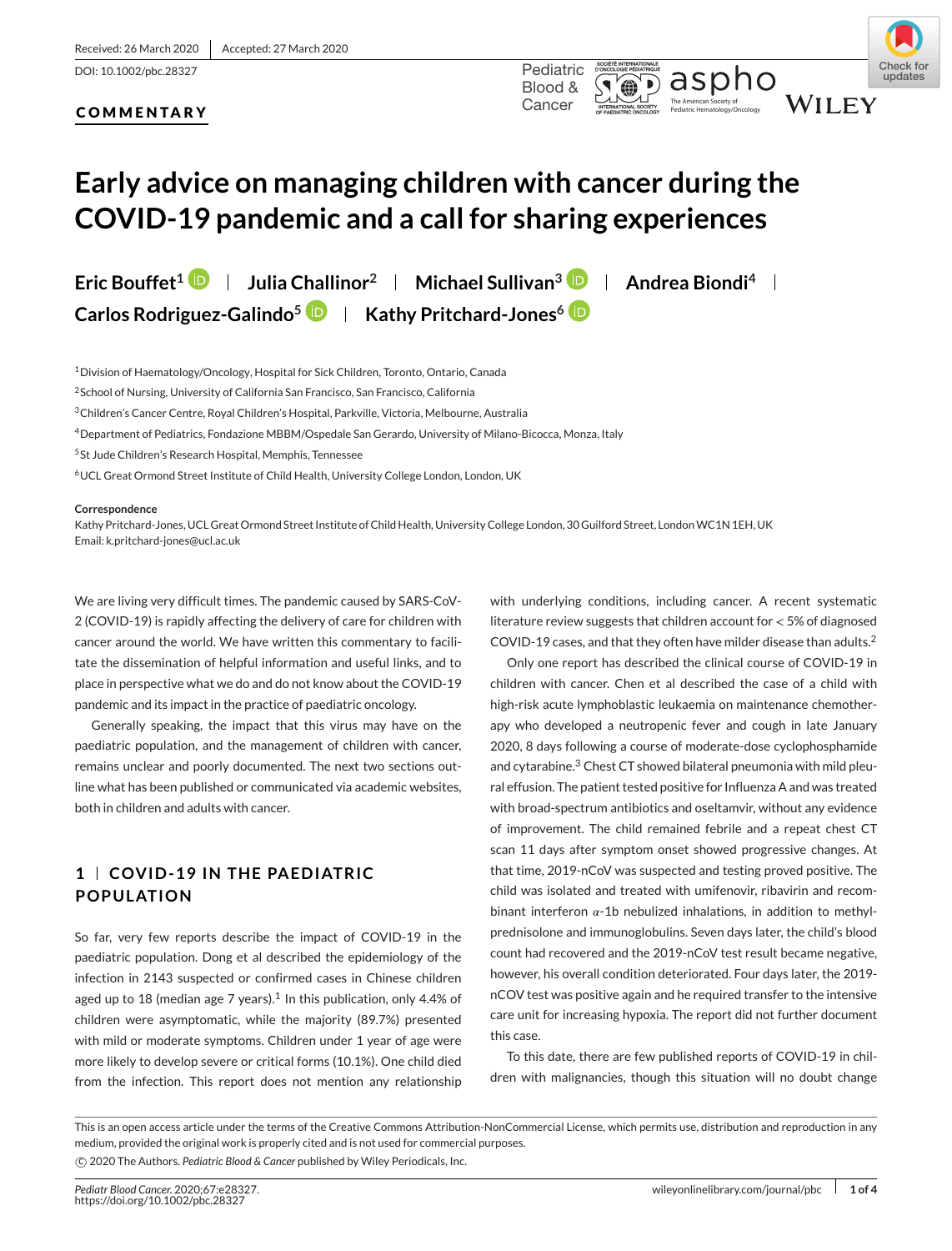2 of 4 **b** BOUFFET ET AL.

rapidly. A description of the Italian experience at a major childhood cancer centre in Lombardy has recently been accepted for publication.<sup>4</sup> This documents five positive cases in patients with childhood cancer, all of whom had a mild course and survived. Three patients were managed at home, and two in hospital.

We would like to highlight the need to create a system for open case reporting and registration to help advance our knowledge on the disease course in children with cancer and to share experiences in its management. SIOP, St Jude and other stakeholders are working on a multi-stakeholder initiative for the creation of a COVID-19 information resource centre that is planned to include an open registry and a platform for experience sharing.

## **2 COV ID-19 IN ADULT PAT IENTS W ITH CANCER**

So far, we have had a limited number of reports of COVID-19 cases in adult patients with cancer. Liang et al reported 18 patients in a cohort of 1590 Chinese cases.<sup>5</sup> Only four of these patients had received chemotherapy or had had a surgical intervention in the preceding month; 12 patients were on follow-up. The report found that compared to the general population, patients with cancer were prone to more severe events (defined as admission to the intensive care unit requiring invasive ventilation or death). However, other factors such as age and current or former smoking habits may also explain this difference.

## **3 RECOMMENDATIONS FOR THE PREVENTION OR MANAGEMENT OF COVID-19 IN THE PAEDIATRIC ONCOLOGY POPULATION**

So far, no detailed recommendations have been issued regarding the management of children with cancer during this pandemic.<sup>6</sup> However, some principles are paramount and should be considered for all children with cancer:

- Apply physical isolation for all children with cancer who are currently undergoing treatment. This includes confinement at home between treatments and single-room admission during hospital stay where possible. Outpatient visits should be limited and other means of communication (phone, digital and video communication) should be prioritized.
- Screen patients who present symptoms suggestive of the infection. This screening must be done regardless of the structure—paediatric, general hospitals or oncology centres.
- Limit access to paediatric wards and clinic spaces to one parent only. In these areas, promote, respect and enforce social distancing rules; at least 6 ft. between individuals, and no grouping.
- Where feasible, create a COVID-19 free site for delivery of scheduled cancer care that can only be done in the hospital setting

and which cannot be unduly delayed without compromising the expected cancer outcome. Control who has access to this location.

- Transfer as many aspects of case management as feasible to remote monitoring in the home or in the child's community.
- Generally speaking, follow basic principles of infection control in order to avoid any risk of cross-contamination.
- The use of appropriate personal protection equipment (PPE) by health care personnel is essential for safe care of patients in paediatric oncology units and to reduce risks of transmission. Use of PPE by patients, family members and hospital staff in general is still a matter of debate. Efforts should be made to identify the optimal use of PPE equipment in case of shortage.

As far as the general management of patients is concerned, there is no reason to discontinue daily activities in paediatric haematology/oncology units or to turn away children with suspected cancer during this pandemic. Whether patients undergoing treatment should have their treatment altered remains unknown though it seems prudent to postpone high-intensity treatments where feasible and to prepare to triage according to prognosis. Based on their experience, Chen et al recommend avoiding intensive chemotherapy for children with leukaemia in remission.<sup>3</sup> However, the rarity of cases reported precludes the development of clear chemotherapy guidelines. As more information is available, it may be pertinent to create an international task force to provide evidence-based consensus recommendations.

Services should also anticipate staff shortages due to illness, the need to care for sick relatives or requirements to self-isolate if living with or in close contact with a person suspected of having COVID-19. Experience from other sudden catastrophes, such as the 2011 earthquake in Christchurch, New Zealand, have emphasised the need to move rapidly to 'short staff' rotas that are already deployed for work over extended holiday periods.7,8 This can help continuity of care and conserve staff morale through reasonable scheduled 'down time'. Staff also need to be cared for in other ways, with good information and protocols, confidence in their PPE and regular communications with a dedicated COVID-19 response team in their hospital. Clear information for parents and families is also essential and several sources are already available (Table 1).

Several governments and international agencies have provided information and/or recommendations regarding COVID-19 (Table 1). Due to the large amount of misinformation and potentially harmful advice available on the Internet, we strongly recommend to consult guidance from established health authorities. We will be publishing further guidance in the coming weeks, describing clinical consensus on acceptable adaptations to treatment protocols during the COVID-19 crisis. These guidelines will be stratified according to country resource levels.

Finally, our ability to continue our work is closely interdependent with our respective health care systems' ability to respond to this pandemic.9 The recent stark warning from physicians in Bergamo, Italy, emphasises the need for the whole of society to be prepared.<sup>10</sup> Urging the people close to each of us to do their part to limit the virus'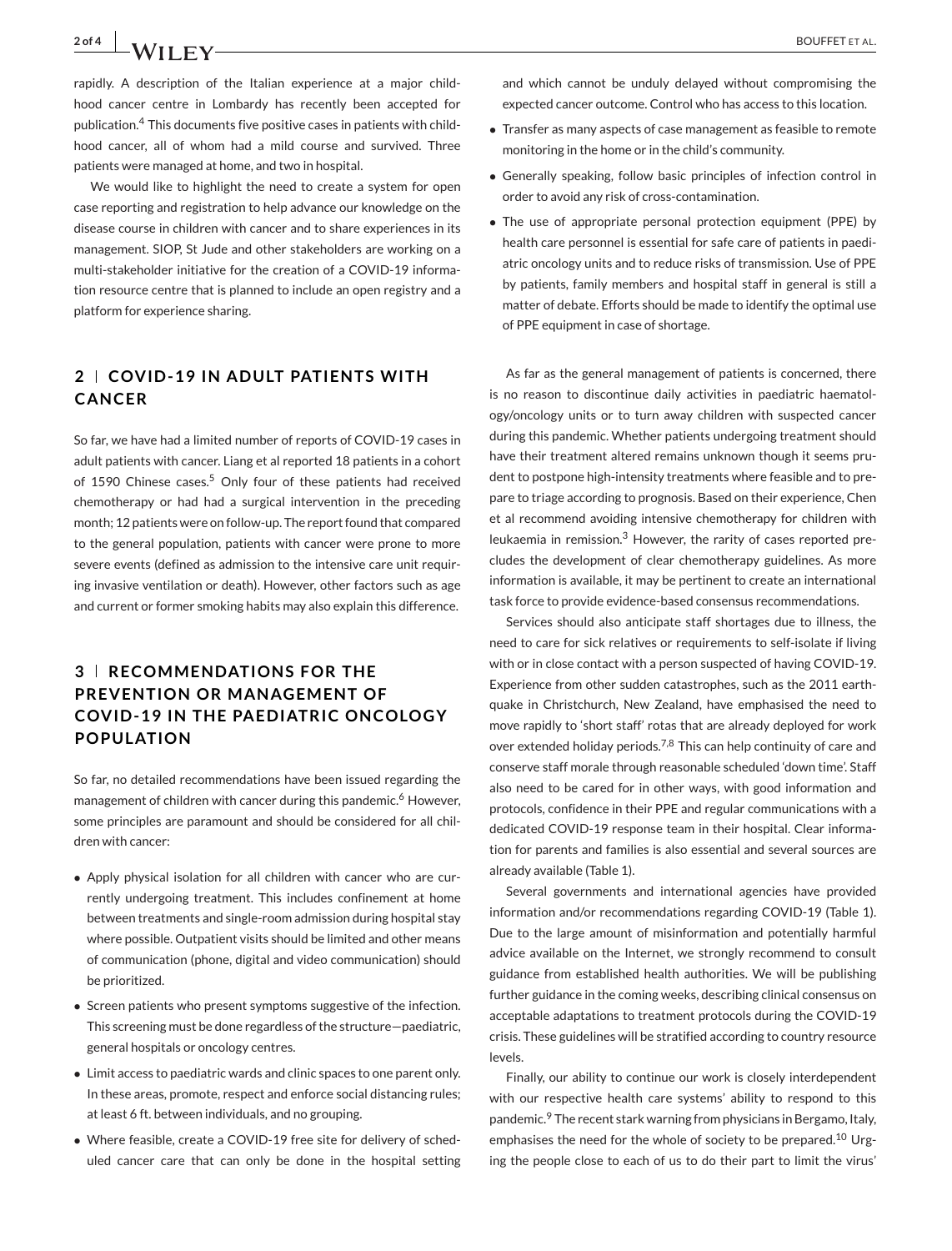**TABLE 1** Summary of weblinks (URLs) for recommendation of paediatric and oncology agencies regarding COVID-19

| World Health Organization<br>(WHO)                                          | Global pandemic information updated daily; advice<br>for public and technical guidance for health care<br>services                             | https://www.who.int/emergencies/diseases/<br>novel-coronavirus-2019                                                                             |
|-----------------------------------------------------------------------------|------------------------------------------------------------------------------------------------------------------------------------------------|-------------------------------------------------------------------------------------------------------------------------------------------------|
| <b>USA Centers for Disease</b><br>Control                                   | Resources for individuals, the community and<br>healthcare professionals                                                                       | https://www.cdc.gov/coronavirus                                                                                                                 |
| <b>World Society for Pediatric</b><br><b>Infectious Diseases</b><br>(WSPID) | Website with links for clinical guidance and<br>international resources                                                                        | https://wspid.org/covid-19/                                                                                                                     |
| Pan American Health<br>Organization (PAHO)                                  | Coronavirus disease (COVID-19); excellent clinical<br>guidance and resources in English and Spanish                                            | https://www.paho.org/en/topics/coronavirus-<br>infections/coronavirus-disease-covid-19                                                          |
| American Society of Clinical<br>Oncology (ASCO)                             | ASCO Coronavirus Resources for patient care and<br>clinical practice                                                                           | https://www.asco.org/asco-coronavirus-information                                                                                               |
| Children's Oncology Group<br>(COG)                                          | Advice for parents in multiple languages                                                                                                       | www.childrensoncologygroup.org<br>www.survivorshipguidelines.org                                                                                |
| Children's Cancer and<br>Leukaemia Group (CCLG)                             | Guidance for families, children and young people<br>undergoing cancer treatment                                                                | https://www.cclg.org.uk/news                                                                                                                    |
| St Jude Cure4Kids                                                           | Online St Jude COVID-19 Resource Center                                                                                                        | https://www.cure4kids.org/ums/home/<br>https://www.cure4kids.org/ums/home/groups/detail/<br>$documents.php?groups_id = 338$<br>(login required) |
| UK Royal College of<br>Paediatrics and Child<br>Health                      | COVID-19 Guidance for Paediatric Services                                                                                                      | https://www.rcpch.ac.uk/resources/covid-19-<br>guidance-paediatric-services                                                                     |
| National University of<br>Singapore                                         | Evidence-based report of COVID-19 science,<br>diagnostics and clinical management                                                              | https://sph.nus.edu.sg/covid-19/<br>(freely available download)                                                                                 |
| European Society of<br>Paediatric and Neonatal<br><b>Intensive Care</b>     | Statement and practical experience from frontline<br>colleagues in Lombardy region, Italy                                                      | https://espnic-online.org/News/Latest-News/<br>Practical-advice-from-the-frontline-of-SARS-CoV-<br>2-outbreak                                   |
| <b>US Oncology Nursing Society</b>                                          | Information for nurses regarding COVID-19<br>including interim guidelines for PPE use during<br>pandemic - updated daily                       | https://www.ons.org/coronavirus?utm_source =<br>hl&utm_medium = email&utm_campaign = week-<br>lyupdate_member_corona                            |
| <b>US Centers for Disease</b><br>Control                                    | Managing anxiety and stress related to COVID-19<br>(in English and Spanish)                                                                    | https://www.cdc.gov/coronavirus/2019-ncov/<br>prepare/managing-stress-anxiety.html                                                              |
| <b>US American Psychological</b><br>Association                             | Guidance for psychologists, practitioners and<br>health professionals and links to resources<br>including resources for parents and caregivers | https://www.apa.org/practice/programs/dmhi/<br>research-information/pandemics                                                                   |
| Italy - University of Verona<br><b>HEMOT Helmet for</b><br><b>EMOTions</b>  | 'Coronavirus: Psychological tips for children and<br>adolescents' emotions' (PDF) in 17 languages                                              | https://www.hemot.eu/2020/02/28/public-health-<br>emergency/#English                                                                            |
| COVID-19 Chinese<br><b>Consultation Center</b>                              | Resource sharing, online handbook of COVID-19<br>prevention and treatment, and medical expert<br>communication centre                          | https://covid-19.alibabacloud.com/                                                                                                              |
| Union for International<br><b>Cancer Control</b>                            | Information for adult cancer patients and survivors<br>with links to online resources in English, French<br>and Spanish                        | https://www.uicc.org/news/cancer-and-<br>coronavirus-coping-double-challenge?                                                                   |

spread – through self-isolation, social distancing and avoiding all nonessential travel – is crucial, as is the coming together of communities to help equip and protect the most vulnerable (including the elderly, homeless or those with underlying health conditions) through the coming months.

#### **CONFLICT OF INTEREST**

The authors declare that there is no conflict of interest.

#### **ORCID**

*Eric Bouffet* <https://orcid.org/0000-0002-6832-6539>

*Michael Sullivan* **b** <https://orcid.org/0000-0002-8606-5889> *Carlos Rodriguez-Galindo* <https://orcid.org/0000-0002-2360-8946> Kathy Pritchard-Jones<sup>ID</sup> <https://orcid.org/0000-0002-2384-9475>

### **REFERENCES**

- 1. Dong Y,Mo X, Hu Y, et al. Epidemiological characteristics of 2143 pediatric patients with 2019 coronavirus disease in China. *Pediatrics*. 2020. [https://doi.org/10.1542/peds.2020-0702.](https://doi.org/10.1542/peds.2020-0702)
- 2. Ludvigsson JF. Systematic review of COVID-19 in children shows milder cases and a better prognosis than adults. *Acta Paediatr*. 2020. [https://doi.org/10.1111/apa.15270.](https://doi.org/10.1111/apa.15270)
- 3. Chen Z, Xiong H, Li JX, et al. COVID-19 with post-chemotherapy agranulocytosis in childhood acute leukemia: a case report.